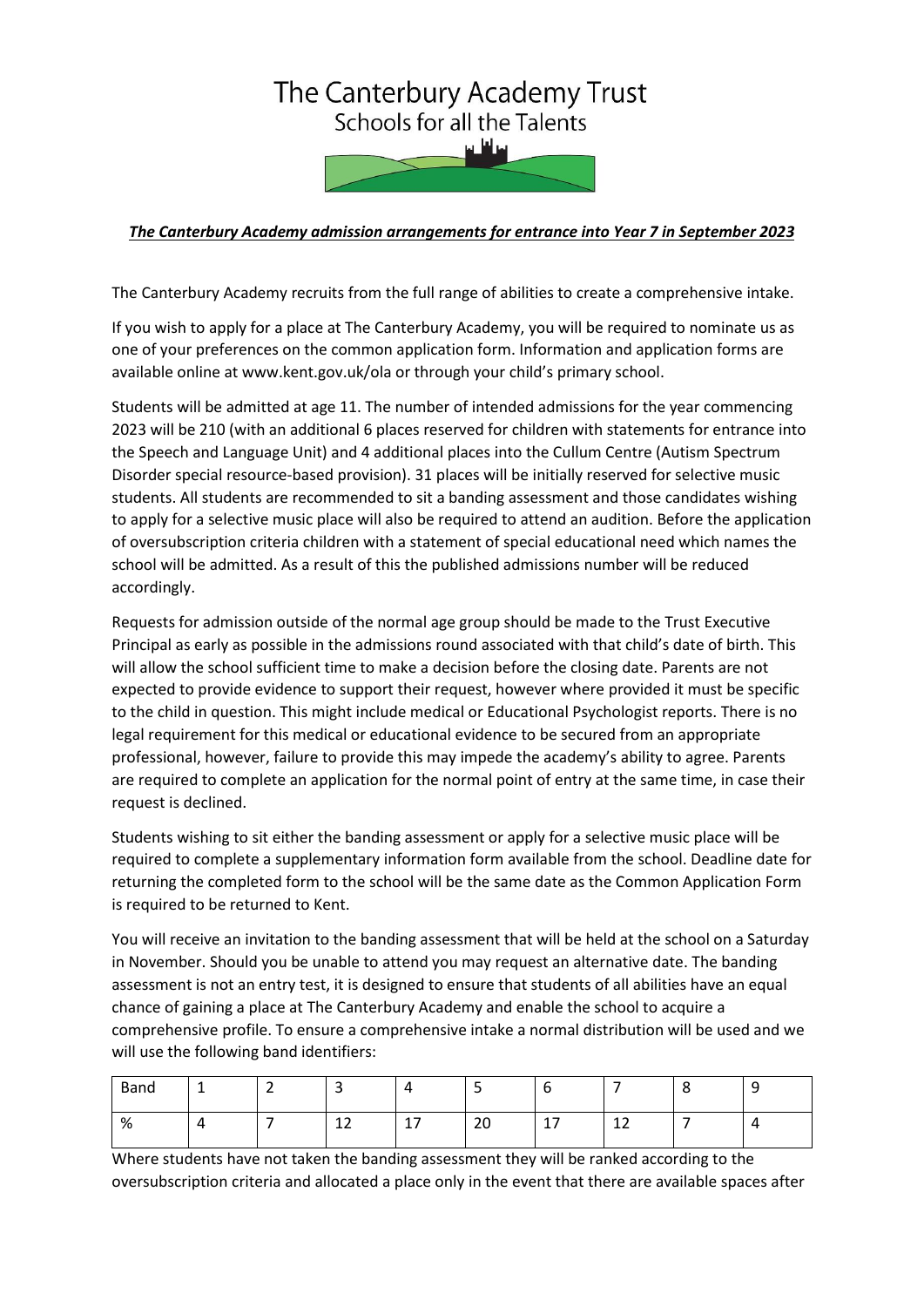students who did take it have been considered. Year 6 students who are successful in the Kent, or other formal selective test will get priority consideration for entry into the Simon Langton Grammar School band for boys and girls at The Canterbury Academy.

Selective music places are allocated independently of the banding assessment (although it is recommended that they take the banding assessment as well). Students will be invited to perform to members of the music department and a judgement will be made on their musical aptitude according to one or more of the following criteria:

- 1. He/she has tuition in a musical instrument.
- 2. He/she is a member of a school, church or similar choir, or of a dance/drama organisation.
- 3. He/she has had no formal training but is musical and would like to pursue the subject further.

Not more than 31 places will be reserved for students with musical ability. The audition will rank students according to the given criteria. Successful applicants will be expected to take up vocal or instrumental tuition, to attend at least one music/drama club each week and participate in the academy performances. Where two students are of equal ability, the one living nearer to the academy would gain preference. If there are insufficient children who have satisfied the published entry requirement for a selective place then the places will be offered to other children.

Where applications for admission exceed the number of places available the following criteria will be applied, in the order set out below, to decide which children to admit:

## *Over Subscription Criteria*

a) A looked after child is a child who is (a) in the care of a local authority, or (b) being provided with accommodation by a local authority in the exercise of their social services functions (see the definition in Section 22(1) of the Children Act 1989) at the time of making an application to a school.

A previously looked after child means such children who were adopted (or subject to child arrangements orders or special guardianship orders) immediately following having been looked after and those children who appear to the admission authority to have been in state care outside of England and ceased to be in state care as a result of being adopted.

A child is regarded as having been in state care outside of England if they were in the care of or were accommodated by a public authority, a religious organisation, or any other provider of care whose sole or main purpose is to benefit society.

b) Places are then awarded to children on roll at The Canterbury Academy (Primary phase) at the time of application for a place at secondary transfer.

c) Children with a brother or sister attending The Canterbury Academy (Primary and Secondary phase) when the child starts. In this context brother or sister means a child who lives as brother or sister in the same house, including natural brothers and sisters, adopted siblings, stepbrothers or sisters and foster brothers and sisters.

d) Child of a permanent member of staff, providing the child lives in the same property as the member of staff. In this context child means a natural son/daughter, stepchild, adopted or fostered child. Members of staff must have been employed for two years or more at the time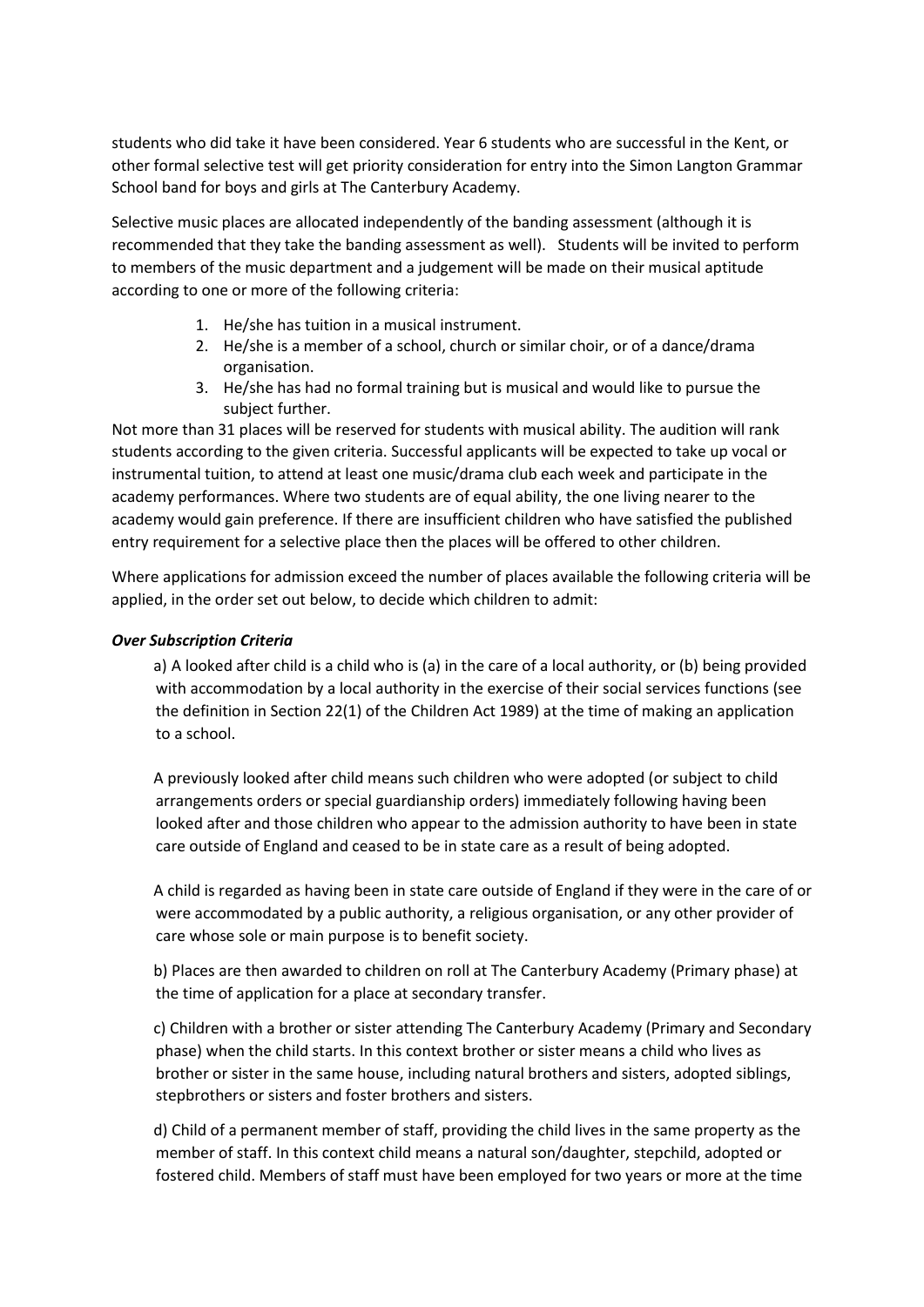of application for school admissions is made and/or the member of staff is recruited to fill a vacancy or post which there is a demonstrable skills shortage. The definition does not include contract or temporary staff.

e) Health and Special Access Reasons – Medical, health, social and special access reasons will be applied in accordance with the academy's legal obligations, in particular those under the Equality Act 2010. Priority will be given to those children whose mental or physical impairment means they have a demonstrable and significant need to attend The Canterbury Academy. Equally, this priority will apply to children whose parents'/guardians' physical or mental health or social needs mean that they have a demonstrable and significant need to attend this particular academy. Such claims will need to be supported by written evidence from a suitably qualified medical or other practitioner who can demonstrate a special connection between these needs and The Canterbury Academy.

f) Nearness of children's homes to school - we use the distance between the child's permanent home address and the school, measured in a straight line using the National Land and Property Gazetteer (NLPG) address point. Distances are measured from a point defined as within the child's home to a point defined as within the school as specified by NLPG. The same address point on the school site is used for everybody. When we apply the distance criterion for the school, these straight-line measurements are used to determine how close each applicant's address is to the school. A child's home is considered to be a residential property that is the child's only or main residence (not an address at which the child may sometimes stay or sleep) and which is either owned by the child's parent, parents or guardian or leased or rented to them under a lease or written rental agreement. Where partners live apart but share responsibility for the child, and the child lives at two different addresses during the week, we will regard the home address as the one at which the child sleeps for the majority of weekdays. A block of flats has a single address point reference, so applicants living in the same block will be regarded as living the same distance away from the academy. In the unlikely event that two or more children live in the same block or have the same distance and in all other ways have equal eligibility for the last available place at the academy, the names will be allocated a number and drawn randomly to decide which child should be given the place. An area map is available at [www.canterbury.kent.sch.uk](http://www.canterbury.kent.sch.uk/)

The tiebreaker for all arrangements will be distance. In a tiebreaker situation, the proximity of an applicant's home to the academy will be the decider. In the event that more than one applicant lives the same distance from home to the academy, as measured by the local authority, then a random selection will be applied.

In the event of an ability band not being full, places will be shared with other ability bands following the criteria above.

For families of service personnel with a confirmed posting, or crown servants returning from overseas places can be allocated in advance of the family arriving in the area (as long as one is available) provided the application is accompanied by an official letter that declares a relocation date and the address that they will be living at, or some other form of evidence of their intended address.

Late applications in the first instance will be processed in line with the Local Authority's published admissions scheme. Deadline date for applications is 31<sup>st</sup> October 2022. From 25<sup>th</sup> April 2023 applications must be made directly to the school where your child will be placed on a waiting list and places allocated based on the above criteria.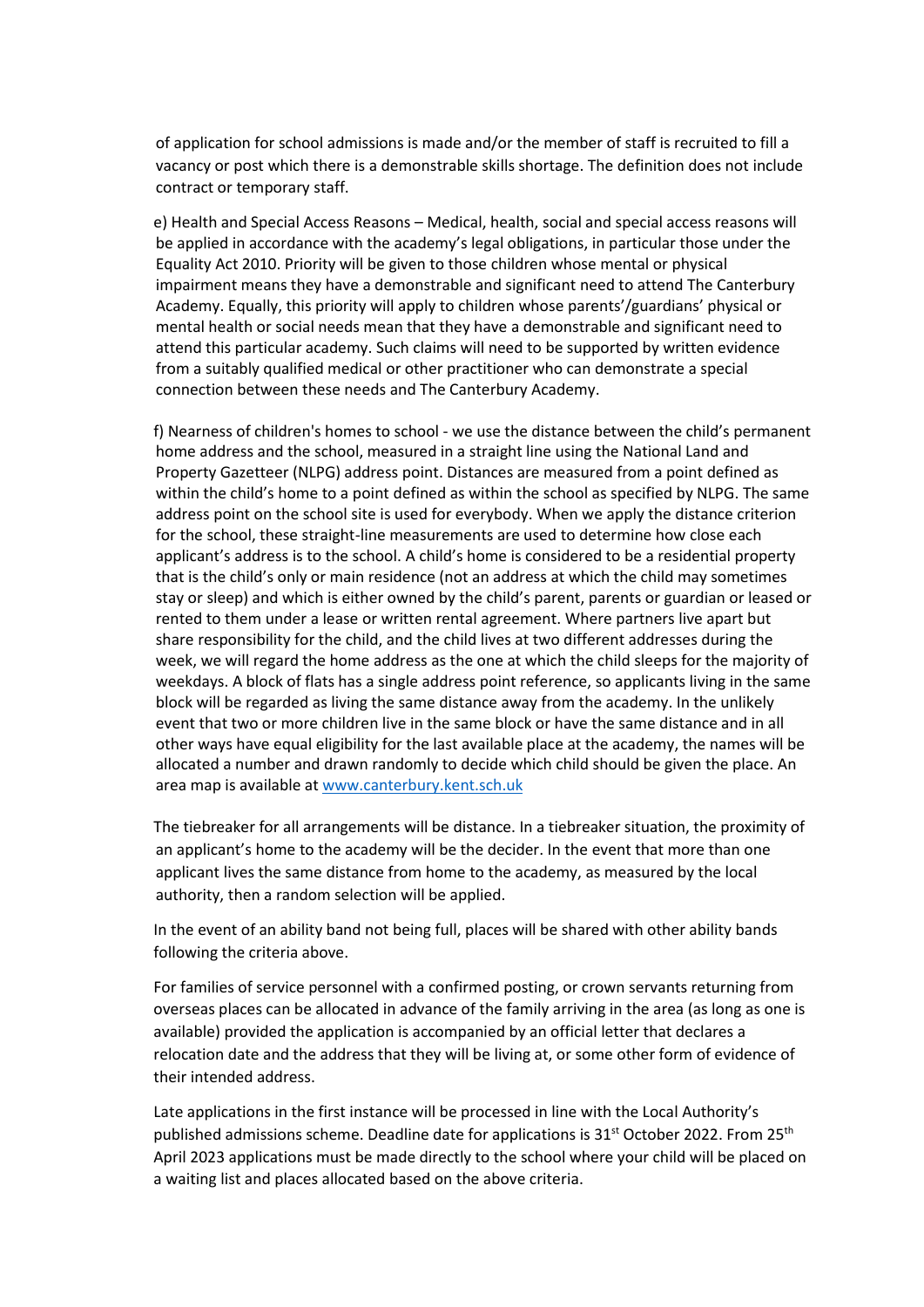After a place has been offered, the academy reserves the right to withdraw the place in the following circumstances:

- 1. When a parent has failed to respond to an offer within a reasonable time.
- 2. When a parent has failed to notify the school of important changes to the application information.
- 3. The admission authority offered the place on the basis of a fraudulent or intentionally misleading application from a parent.

## *Entrance to 6th form*

Students will be admitted to Year 12 if they reach the necessary entry recommendations for the course they wish to follow. Further information is available in the sixth form prospectus. Priority will be given to existing students transferring from Year 11. The pupil admission number (PAN) for external candidates will be 50 but this figure may be exceeded in the event that this and the number of internal students transferring into Year 12 is less than the overall figure for the year group, which is 210. Consideration will also be given to students who wish to retake year 12. On occasions entry to year 13 will be permitted where the student has already completed year 12 at an alternative establishment.

In the event of oversubscription then the following will be applied:

a) A looked after child is a child who is (a) in the care of a local authority, or (b) being provided with accommodation by a local authority in the exercise of their social services functions (see the definition in Section 22(1) of the Children Act 1989) at the time of making an application to a school.

A previously looked after child means such children who were adopted (or subject to child arrangements orders or special guardianship orders) immediately following having been looked after and those children who appear to the admission authority to have been in state care outside of England and ceased to be in state care as a result of being adopted.

A child is regarded as having been in state care outside of England if they were in the care of or were accommodated by a public authority, a religious organisation, or any other provider of care whose sole or main purpose is to benefit society.

b) Places are then awarded to children on roll at The Canterbury Academy (Secondary phase) at the time of application for a place in the sixth form

c) Children with a brother or sister attending The Canterbury Academy (Primary and Secondary phase) when the child starts. In this context, 'brother or sister' means a child who lives as a brother or sister in the same house, including natural brothers and sisters, adopted siblings, stepbrothers or sisters and foster brothers and sisters.

d) Child of a permanent member of staff, providing the child lives in the same property as the member of staff. In this context child means a natural son/daughter, stepchild, adopted or fostered child. Members of staff must have been employed for two years or more at the time of application for school admissions is made and/or the member of staff is recruited to fill a vacancy or post which there is demonstrable skills shortage. The definition does not include contract or temporary staff.